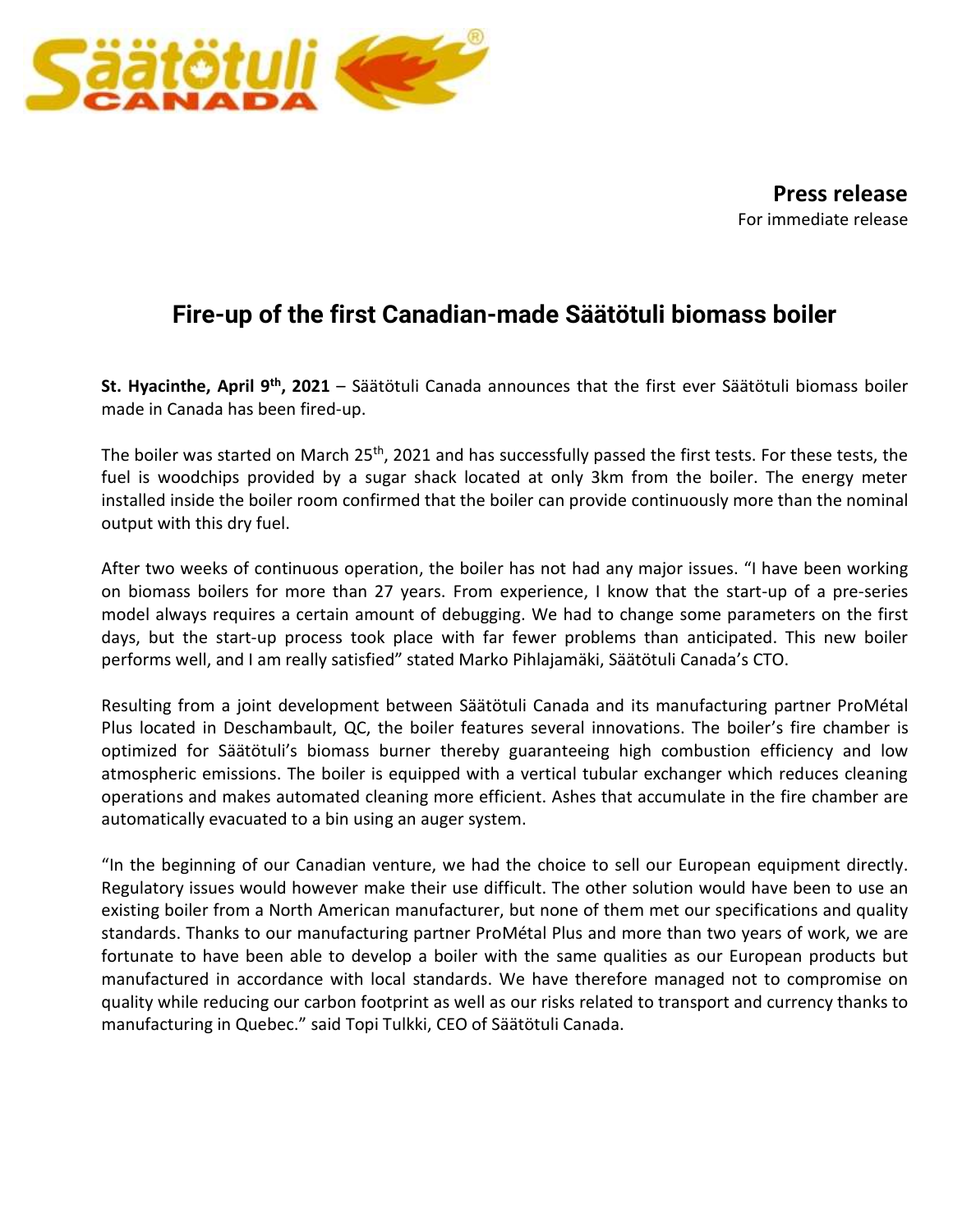

The first boiler that was fired-up has a nominal output of 200kW (683,000 BTU/hr). It was manufactured to ASME section IV that allows it to be used on a pressurised hydronic heating loop. The boiler has been approved for Quebec and Ontario by the Régie du Bâtiment and TSSA who gave it a valid CRN (Canadian Registration Number).

A 400kW (1,365,000 BTU/hr) boiler has also been approved for QC and will be started in a few weeks. The 300kW (1,024,000 BTU/hr) model started its approval process.

Eventually, Säätötuli plans to produce a full range of ASME biomass boilers from 40kW (137,000 BTU/hr) up to 1500kW (5,118,000 BTU/hr). "We have the know-how and more than 36 years of experience in Europe on these products. The development of the first unit in Canada allowed us to learn a lot about local standards and refine our collaboration with our manufacturing partner. The development of boilers of different outputs will now be much faster" stated Topi Tulkki.

The boiler and the fuel transfer systems are driven by an industrial automation cabinet. All the automation boxes are also manufactured in Canada by certified sub-contractors to meet electrical regulations.

This first boiler heats the ProMétal Plus factory in Deschambault, QC and will also be used for testing purposes. Säätötuli Canada is committed to supply in 2021 also a 400kW boiler for a factory in Quebec, as well as 3 containerised 200 and 300kW biomass boiler plants for municipal building heating for First Nations in Northern Ontario.

Biomass-fired hot-water boilers can be used for many applications like heat-networks, district-heating, and to heat municipal, commercial, industrial, agricultural, and residential buildings.

Säätötuli Canada supplies also biomass burners for other applications. They can be used to automate the fuel feeding on log-fired equipment. Säätötuli burners have been installed for example on a maple syrup evaporator in Deschambault, QC and a traditional bread oven in Sherbrooke, QC.

Heating with locally sourced woodchips is a renewable, carbon-neutral form of energy that generates local employment.